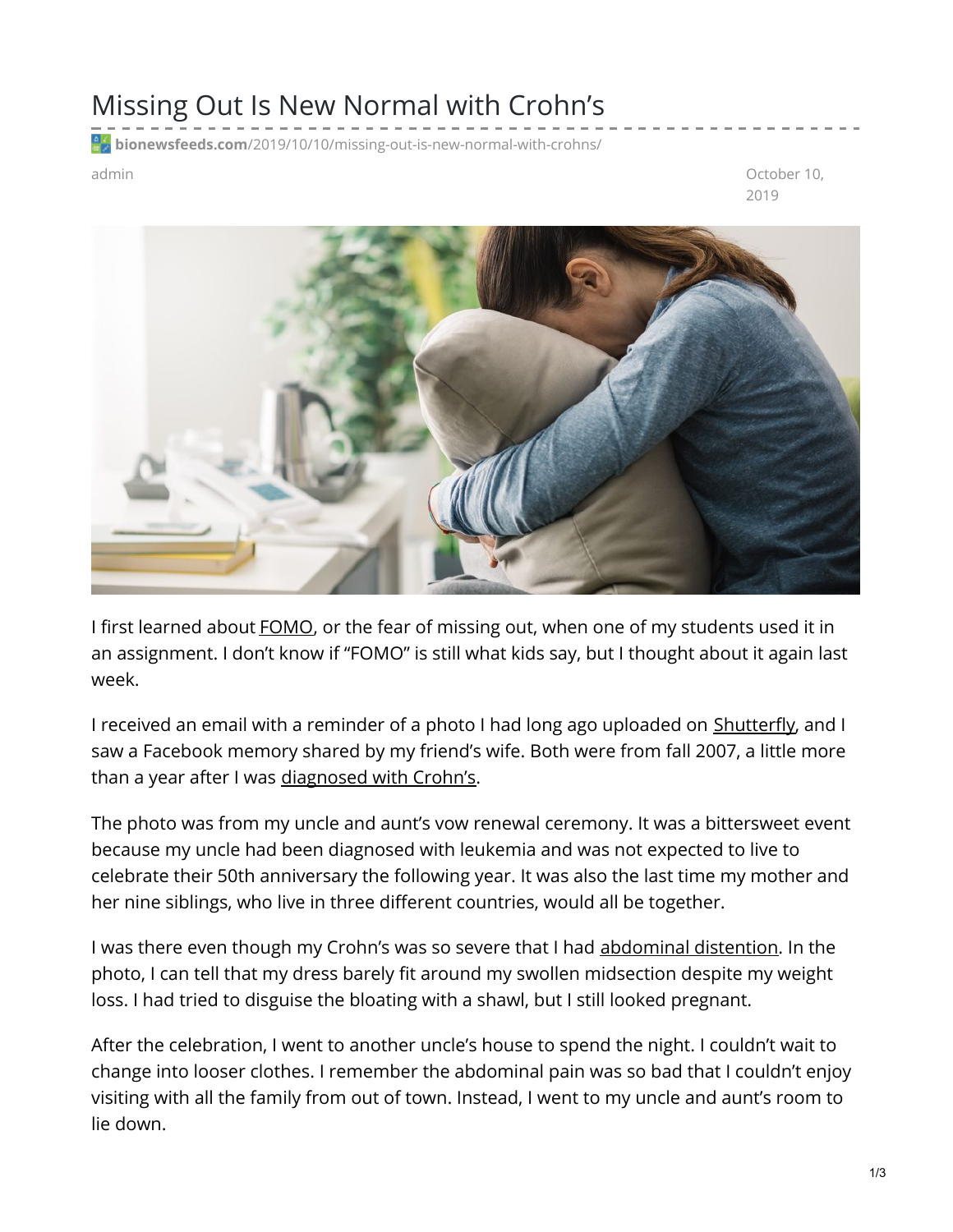My cousin, who is a few years younger than I am, was already resting there. She had recently given birth to twins, which led to Bell's [palsy](https://www.mayoclinic.org/diseases-conditions/bells-palsy/symptoms-causes/syc-20370028) causing temporary paralysis to one side of her face. With neither of us in the mood to socialize, we found solace lying side by side, catching up, and sharing our maladies.

A few weeks later, one of my best friends got married. This was the memory that popped up on Facebook last week. (When I first met my friend's then-girlfriend, I warned him not to screw things up and to marry her.) Our entire group of friends was looking forward to their wedding, and I wasn't going to let my health make me miss it.

The ceremony was short and sweet, but by the time the reception started, so had the abdominal cramping. Instead of helping myself to the buffet and open bar, I fixed a cup of hot tea and prayed it would settle my stomach. I forced myself to stay as long as I could, but as soon as the bride and groom arrived after taking photos, I congratulated them and apologized for leaving early because I wasn't feeling well.

I remember driving home, tightly gripping the steering wheel because of the growing nausea and tightness of my belly. As soon as I got home, I dry-heaved and tried to force myself to vomit to get rid of the gas pressure building up.

When I couldn't throw up — or even burp — I curled up at the foot of my bed directly under the ceiling fan. I alternated between tossing and turning to find a comfortable position and walking around to rid myself of the gas. At some point, my mom must have called to check on me. When she heard how miserable I sounded, she and my dad decided to drive from Oklahoma the following day.

These two memories are a stark contrast to the Humira commercials featuring a lead [singer](https://www.ispot.tv/ad/d2B5/humira-crohns-colitis-not-always-where-i-needed-to-be) whose Crohn's interrupts band practice and the [boyfriend](https://www.ispot.tv/ad/dtvM/humira-keep-us-apart) whose ulcerative colitis is interfering with his love life. I don't know if it's because of my background in advertising or because of my own experience with FOMO, but I believe the commercials have it backward. In the commercials, the woman's bandmates and the man's girlfriend and her family appear disappointed that the disease is ruining *their* plans. Even though the ads are told from the IBD patients' perspectives, their stories sound guilt-ridden and self-blaming.

I was never upset with myself for missing out on the memories being made without me. However, I hated the disease that kept me from enjoying time spent with loved ones. Over time, I learned to live my new normal with Crohn's without sacrificing fun or my well-being. In that process, I discovered a new term: [JOMO](https://oxfordlearnersdictionariesblog.com/2019/09/01/jomo/), the joy of missing out.

*\*\*\**

*Note: IBD News [Today](https://ibdnewstoday.com/) is strictly a news and information website about the disease. It does not provide medical advice, diagnosis, or treatment. This content is not intended to be a substitute for professional medical advice, diagnosis, or treatment. Always seek the advice of your physician or*